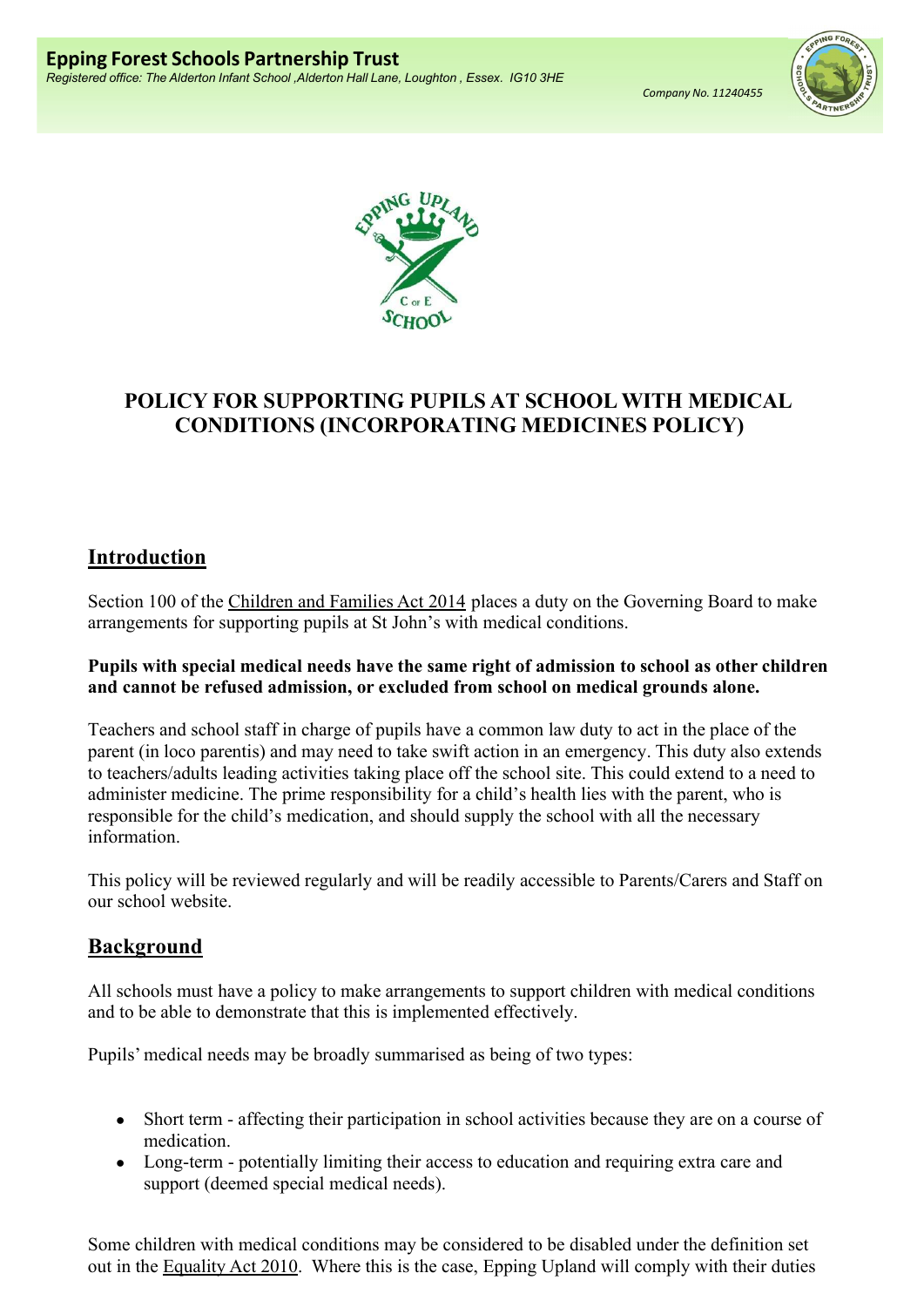

under that Act.

Some children may also have special educational needs (SEND) and may have a statement, or Education and Healthcare Plan (EHCP), which brings together health and social care needs, as well as their special educational provision. For children with SEND (Special Educational Needs and/or Disability), this guidance should be read in conjunction with the Special educational needs and disability (SEND) code of practice 2014.

If a child is deemed to have a long-term medical condition, the school aims to ensure that arrangements are in place to support them, and that such children can access and enjoy the same opportunities at school as any other child.

The school, health professionals, parents/carers and other support services will work together to ensure that children with medical conditions receive a full education, unless this would not be in their best interests because of their health needs. In some cases this will require flexibility and involve, for example, programmes of study that rely on part time attendance at school, in combination with alternative provision arranged by the Local Authority and health professionals. Consideration will also be given to how children will be reintegrated back into school after long periods of absence.

Staff must not give prescription medicines or undertake health care procedures without appropriate training. At Epping Upland, we recognise that a first aid certificate does not constitute appropriate training in supporting children with medical conditions. Healthcare professionals, including the School Nurse, will be asked to provide any necessary training and subsequent confirmation of the proficiency of staff to carry out a medical procedure, or in providing medication.

# Roles and Responsibilities (as detailed in the statutory guidance)

### The Governing Body

- Must make arrangements to support pupils with medical conditions in school, including making sure that a policy for supporting pupils with medical conditions in school is developed and implemented. They should ensure that pupils with medical conditions are supported to enable the fullest participation possible in all aspects of school life.
- Should ensure that sufficient staff have received suitable training and are competent before they take on responsibility to support children with medical conditions. They should also ensure that any members of school staff who provide support to pupils with medical conditions are able to access information and other teaching support materials, as needed.

### The Headteacher

- Should ensure that their school's policy is developed and effectively implemented.
- Should ensure that all staff members are aware of the policy for supporting pupils with medical conditions and understand their role in its implementation.
- Should ensure that all staff members who need to know are aware of the child's condition.
- Should ensure that sufficient trained numbers of staff are available to implement the policy and deliver all individual healthcare plans, including in contingency and emergency situations. This may involve recruiting a member of staff for this purpose.
- Has the overall responsibility for the development of individual healthcare plans.
- Should make sure that school staff are appropriately insured and are aware that they are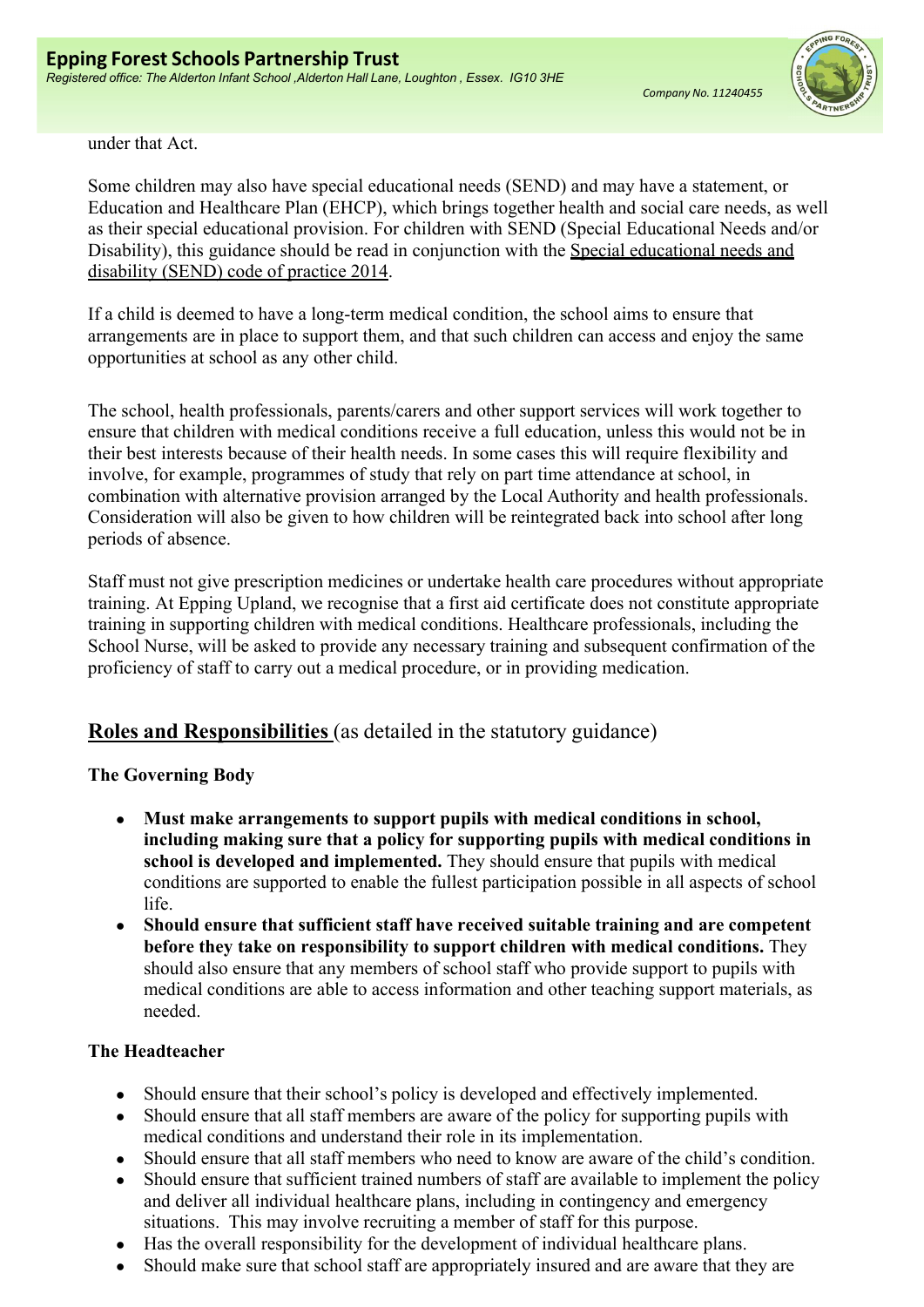

insured to support pupils in this way.

• Should contact the school nursing service in the case of any child who has a medical condition that may require support at school, but who has not yet been brought to the attention of the school nurse.

### School staff

- Any member of staff may be asked to provide support to pupils with medical conditions, including the administration of medicines, although they cannot be required to do so.
- Although administering medicines is not part of teachers' professional duties, they should take into account the needs of pupils with medical conditions that they teach.
- School staff should receive sufficient and suitable training and achieve the necessary level of competency before they take on responsibility to support children with medical conditions.
- Any member of the school staff should know what to do and respond accordingly when they become aware that a pupil with a medical condition needs help.

### The School Nurse

- Is responsible for notifying the school when a child has been identified as having a medical condition which will require support in school.
- May support staff on implementing a child's individual healthcare plan and provide advice and liaison, for example on training.
- Can liaise with lead clinicians locally on appropriate support for the child and associated staff training needs.

## Other healthcare professionals, including GPs and paediatricians

- Should notify the school nurse when a child has been identified as having a medical condition that will require support at school.
- May provide advice on developing healthcare plans.
- May be able to provide support in schools for children with particular conditions e.g. asthma, diabetes, epilepsy.

## Pupils with medical conditions (where appropriate for their age)

- Are often best placed to provide information about how their condition affects them.
- Should be fully involved in discussions about their medical support needs and contribute as much as possible to the development of, and comply with, their individual healthcare plan.
- Other pupils will often be sensitive to the needs of those with medical conditions.

### Parents

- Should provide the school with sufficient and up-to-date information about their child's medical needs.
- Should be involved in the development and review of their child's individual healthcare plan, and may be involved in its drafting.
- Should carry out any action they have agreed to as part of its implementation, e.g. provide medicines and equipment and ensure they or another nominated adult are contactable at all times.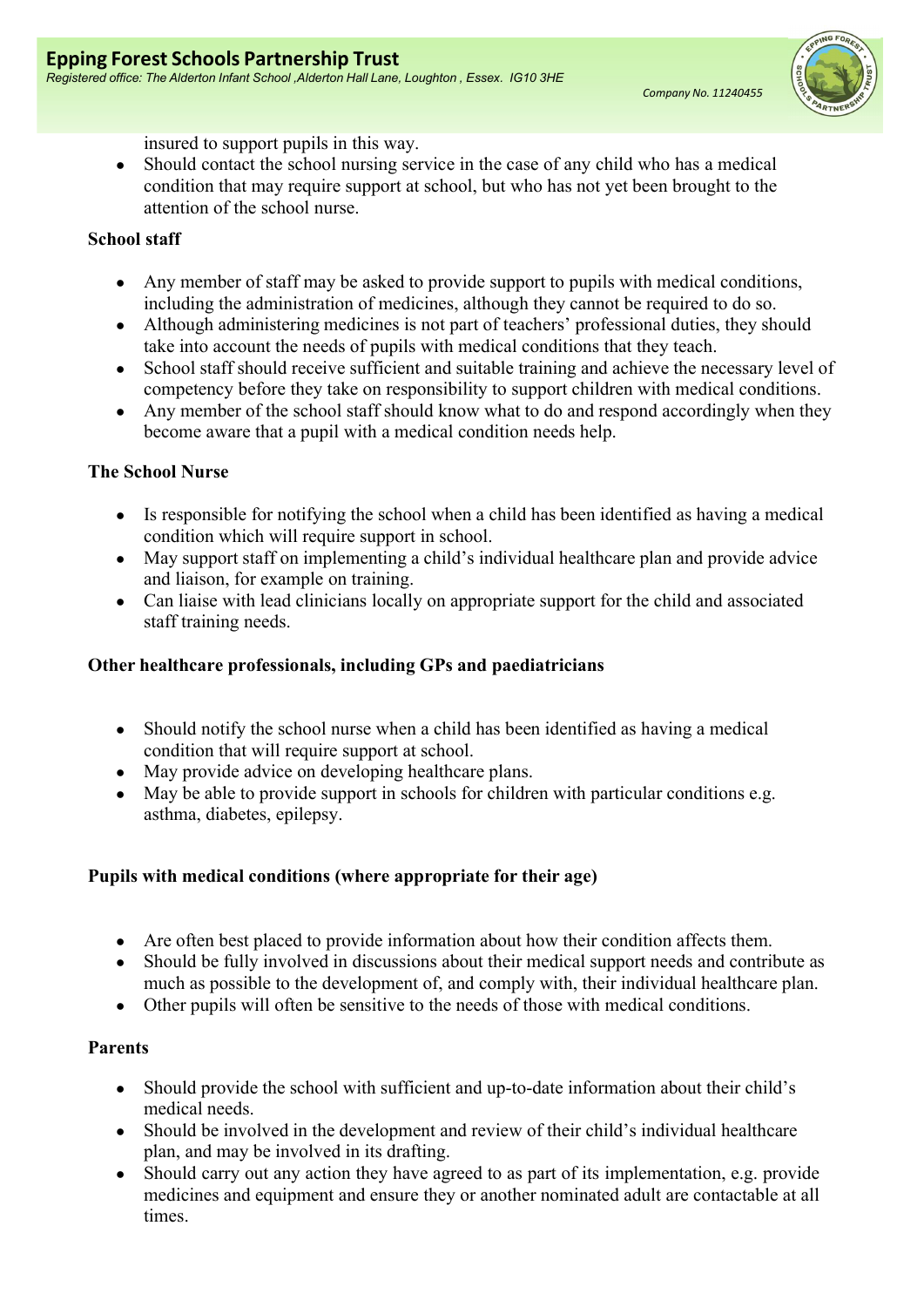

- $\bullet$  Must ensure all medicines (including over the counter products  $-$  OTC) are prescribed by a healthcare professional, ie GP. Medicines which have not been prescribed by a healthcare professional for a child, will only be administered at school in exceptional circumstances and in the case of an emergency. If a child requires an OTC medicine on a regular basis, it must be prescribed by a GP and will then be managed as part of a short term medical requirement.
- Please note antihistamines (ie, Piriton or Piritize) will not be administered at school unless prescribed by a GP.
- Must ensure that all prescribed medicines are supplied to the school in the original packaging, with a pharmacy label containing the child's details, including dosage etc. The medicine must be in date and any contents also labelled with a pharmacy label, for example, inhalers.

### Local Authorities

- Are commissioners of school nurses.
- Under section 10 of the Children Act 2004, they have a duty to promote cooperation between relevant partners such as governing bodies of maintained schools, clinical commissioning groups and NHS England, with a view to improving the wellbeing of children with regard to their physical and mental health, and their education.
- Should provide support. advice and guidance, including suitable training for school staff, to ensure that the support specified within individual healthcare plans can be delivered effectively.
- Should work with schools to support pupils with medical conditions to attend full time.
- Where a pupil would not receive suitable education in a mainstream school because of their health needs, the local authority has a duty to make other arrangements.
- Statutory guidance for local authorities, Ensuring a good education for children who cannot attend school because of health needs, January 2013, sets out that they should be ready to make arrangements under this duty when it is clear that a child will be away from school for 15 days or more because of health needs (whether consecutive or cumulative across the school year).

# Procedures at Epping Upland

Epping Upland may be notified that a child has a medical condition when he/she first joins the school, often at the start of Reception; or at a later date, following a new diagnosis.

## Starting at Epping Upland

As part of the induction process, parent(s)/carer(s) are interviewed by a member of the school administration team, and are required to complete a questionnaire that includes questions on their child's health and any long term or short term medical needs. If a long term medical need is identified, the parent will be asked to complete an Individual Health Care Plan (IHP) for their child,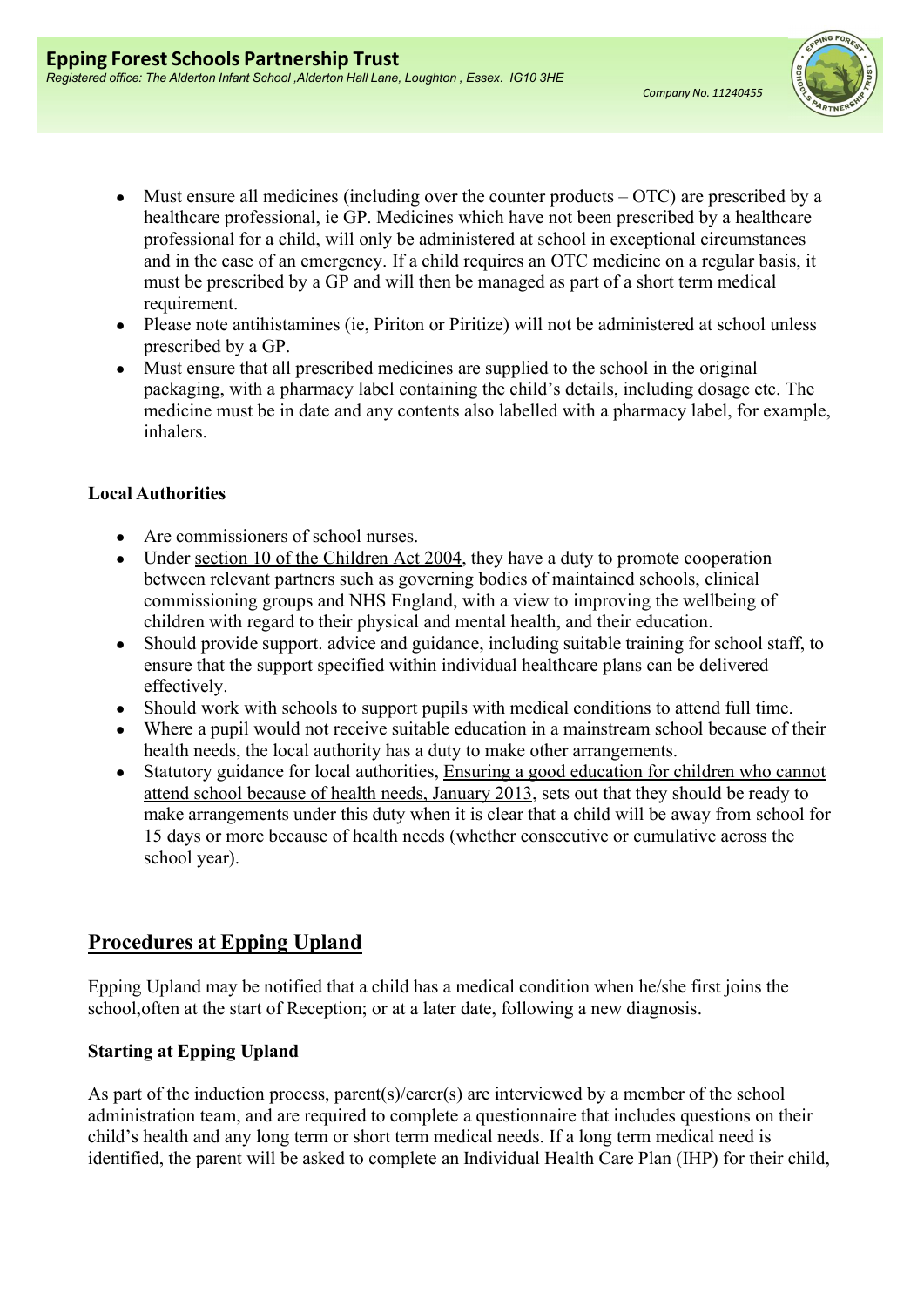

in conjunction with any relevant medical professionals, and then to meet with the Special Educational Needs Co-ordinator (SENCo), who has responsibility for overseeing the support for

pupils with medical conditions. Copies of reports from medical professionals should be brought to this meeting.

### Pupil receiving a new diagnosis

The school may be informed by a pupil's parent, or a medical professional, that a pupil has a newly diagnosed illness or medical condition. The parent will be asked to complete an Individual Health Care Plan for their child, in conjunction with any relevant medical professionals, and then to meet with the Special Educational Needs Co-ordinator (SENCo), who has responsibility for overseeing the support for pupils with medical conditions. Copies of reports from medical professionals should be brought to this meeting.

### Following Notification of a Long-term Medical Condition

- The school will make every effort to ensure that arrangements are put in place as soon as possible.
- If the child will require the administration of medication of any kind, a consent form must be completed by the parent/carer and given in at the front desk, together with the medication in its original packaging, with the dosage regime clearly printed on the outside, together with the child's name.
- In making the arrangements, the school will take into account that many of the medical conditions that require support at school will affect quality of life and may be life threatening.
- The school will also acknowledge that some medical conditions will be more obvious than others.
- The school will therefore aim to ensure that the focus is on the needs of each individual child and how their medical condition impacts on their school life.
- The school will endeavour to make sure that arrangements give parents/carers and pupils confidence in the school's ability to provide effective support for medical conditions in school.
- The arrangements will demonstrate an understanding of how medical conditions impact on a child's ability to learn, as well as increase their confidence and promote self-care.
- The school will ensure that staff members are properly trained to provide the support that pupils need.
- The school will ensure that arrangements are clear and unambiguous about the need to support pupils with medical conditions to participate in school trips and visits, or in sporting activities, and not prevent them from doing so, unless it would not be in their best interest owing to their health needs.
- The school will make arrangements for the inclusion of pupils in such activities, with any adjustments, as required; unless evidence from a clinician such as a General Practitioner (GP) states that this is not possible.
- The school aims to ensure that no child with a medical condition is denied admission or prevented from attending because arrangements for their medical condition have not been made.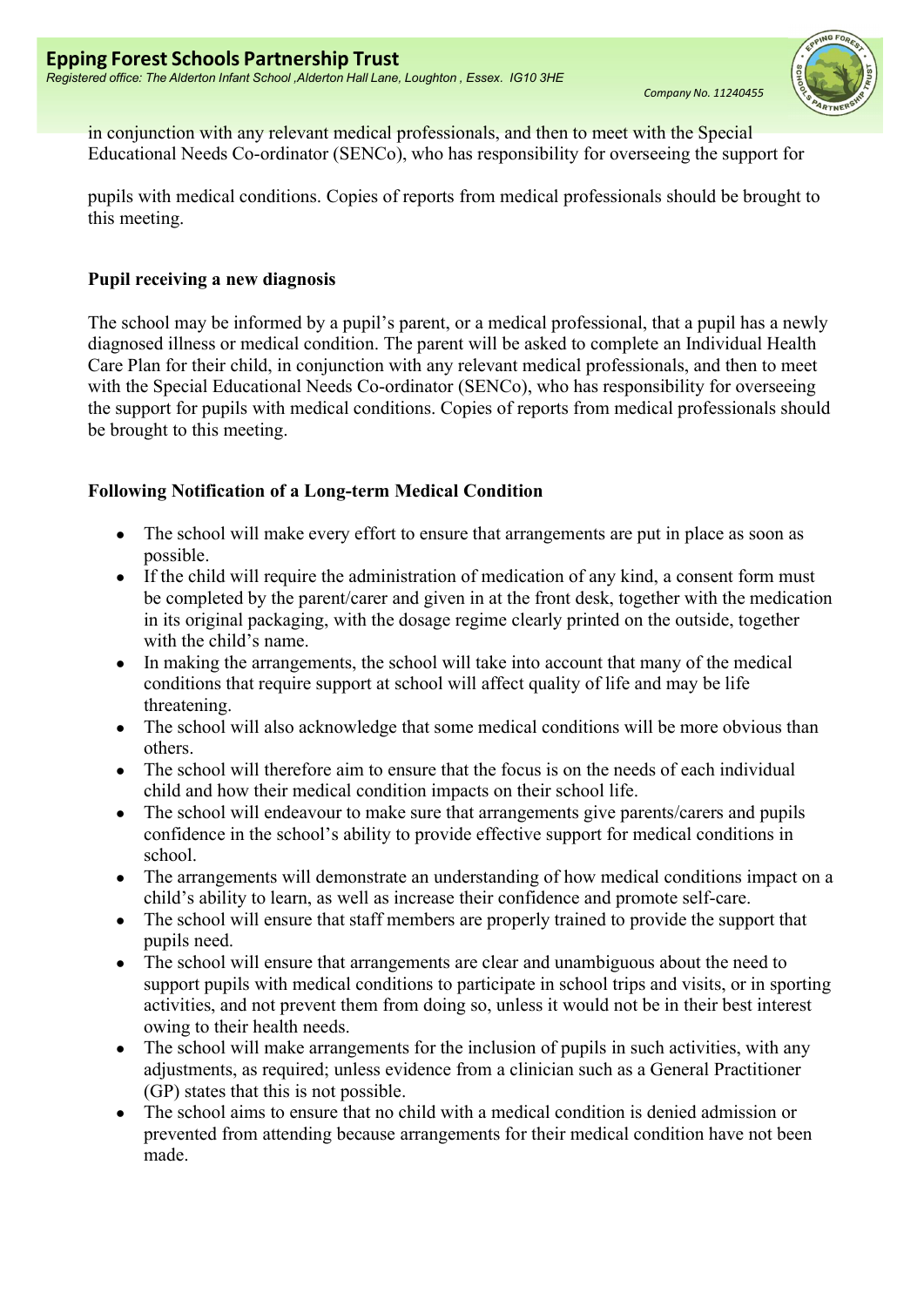

- However, in line with our Safeguarding duties, the school will ensure that a pupil's health is not put at unnecessary risk from, for example, infectious diseases.
- The school will therefore not accept a child in school at times where it would be detrimental to the health of that child and others. (Please refer to the School's Accessibility Plan for additional information on how the school will support children with medical conditions.)
- The school does not have to wait for a formal diagnosis before providing support to pupils.
- In cases where a pupil's medical condition is unclear, or where there is a difference of opinion, judgements will be needed about what support to provide based on the available evidence. This would normally involve some sort of medical evidence and consultation with parents/carers. Where evidence conflicts, some degree of challenge may be necessary to ensure that the right support can be put in place. The Headteacher, School Nurse and SENCo will usually lead this. Following the discussions a Health Care Plan may be put in place.
- Where a child has an Individual Health Care Plan, this should clearly define what constitutes an emergency and explain what to do, including ensuring that all relevant staff members are aware of emergency symptoms and procedures.
- Other pupils should know what to do in general terms, such as informing a teacher immediately if they think help is needed.
- It may be necessary to make special arrangements for a pupil on reintegration, following illness; or whenever a pupil's needs change, including arrangements for any staff training and support.
- If a pupil with a long-term medical condition transfers to another school, arrangements will be made, in consultation with the parent, to ensure that all the relevant information is communicated to the new school.

# Individual Health Care Plans (IHPs)

At St John's, the responsibility for overseeing the support for pupils with medical conditions has been delegated to the SENCo, working alongside the Headteacher. This duty is carried out in conjunction with the parent(s)/carer(s), the School Nurse, and any other Healthcare Professionals involved in providing care to the child. Whenever appropriate, the child should also be involved.

It is the responsibility of all members of staff supporting the individual children to ensure that the Individual Health Care Plan is followed.

The Class Teacher will remain responsible for the child's educational development and ensuring that their medical conditions are supported at school, and the advice on the Individual Health Care Plan is adhered to. This will involve keeping all staff members, including support or cover staff, informed about the needs of a pupil with medical needs.

### Individual Health Care Plans

• help to ensure that the school effectively supports pupils with medical conditions.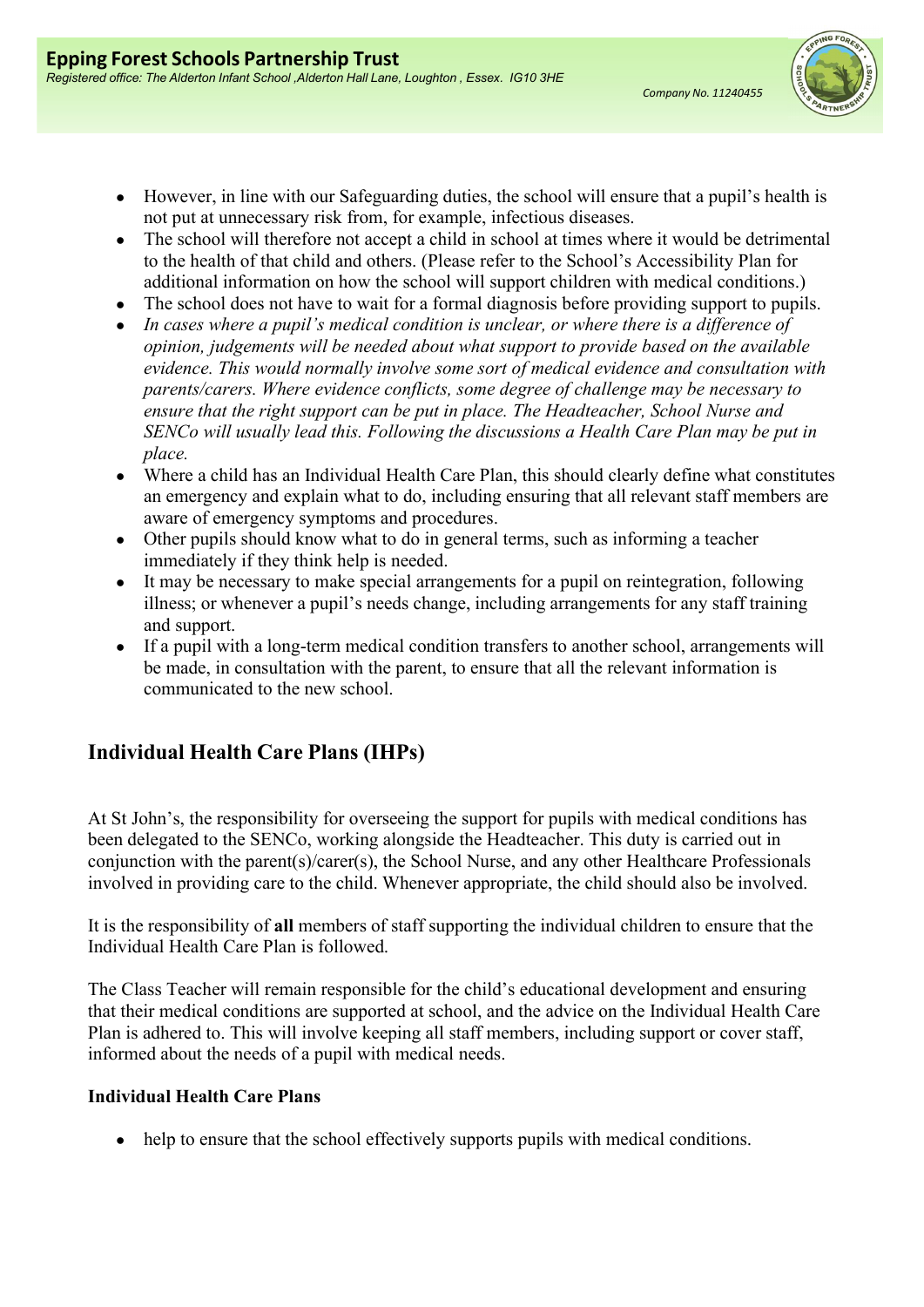

- will capture the key information and actions that are required to support the child effectively.
- will vary in detail from pupil to pupil depending on the complexity of the child's condition and the degree of support needed.
- provide clarity about what needs to be done, when and by whom.
- are often essential, such as in cases where conditions fluctuate or where there is a high risk that emergency intervention may be needed.
- are helpful in the majority of other cases, especially where intervention may be needed or where medical conditions are long term and complex.
- should mention if a pupil has, in addition, special educational needs.
- will be easily accessible to all who need to refer to them, while preserving confidentiality. A copy will be kept in the front office, in the Barn and in the classroom 'SPOT' folder.
- should be taken on all school outings and off-site activities.
- are reviewed annually, or when a child's needs change.

However, not all children will require one. The School, Healthcare Professionals and Parent/Carers should agree, based on evidence, when an Individual Health Care Plan would be inappropriate or disproportionate. If consensus cannot be reached, the Healthcare Professional is best placed to take a final view.

### Following Notification of a Short-term Medical Condition

Occasionally, children have a short-term medical condition such as earache or a sore throat, and are well enough to attend school, but may still be taking a course of medication.

Where possible, medication should be administered at home.

The administration of medicine is the responsibility of parents and carers. There is no absolute requirement on teachers or support staff to administer medicines. However, they may volunteer to do so.

If medication is required during the school day, then a parent or carer will be required to complete a consent form at the same time as handing in the medicine to the Front Office.

We have been advised that non-prescribed medicines such as Calpol can only be given to a child for a maximum of 3 days.

Prescribed medication should only be accepted if it is in date, in the original dispensed container with clear instructions for dose and storage. It should be clearly labelled with the child's name and class.

It is the parent or carer's responsibility to collect and supply each day, as necessary.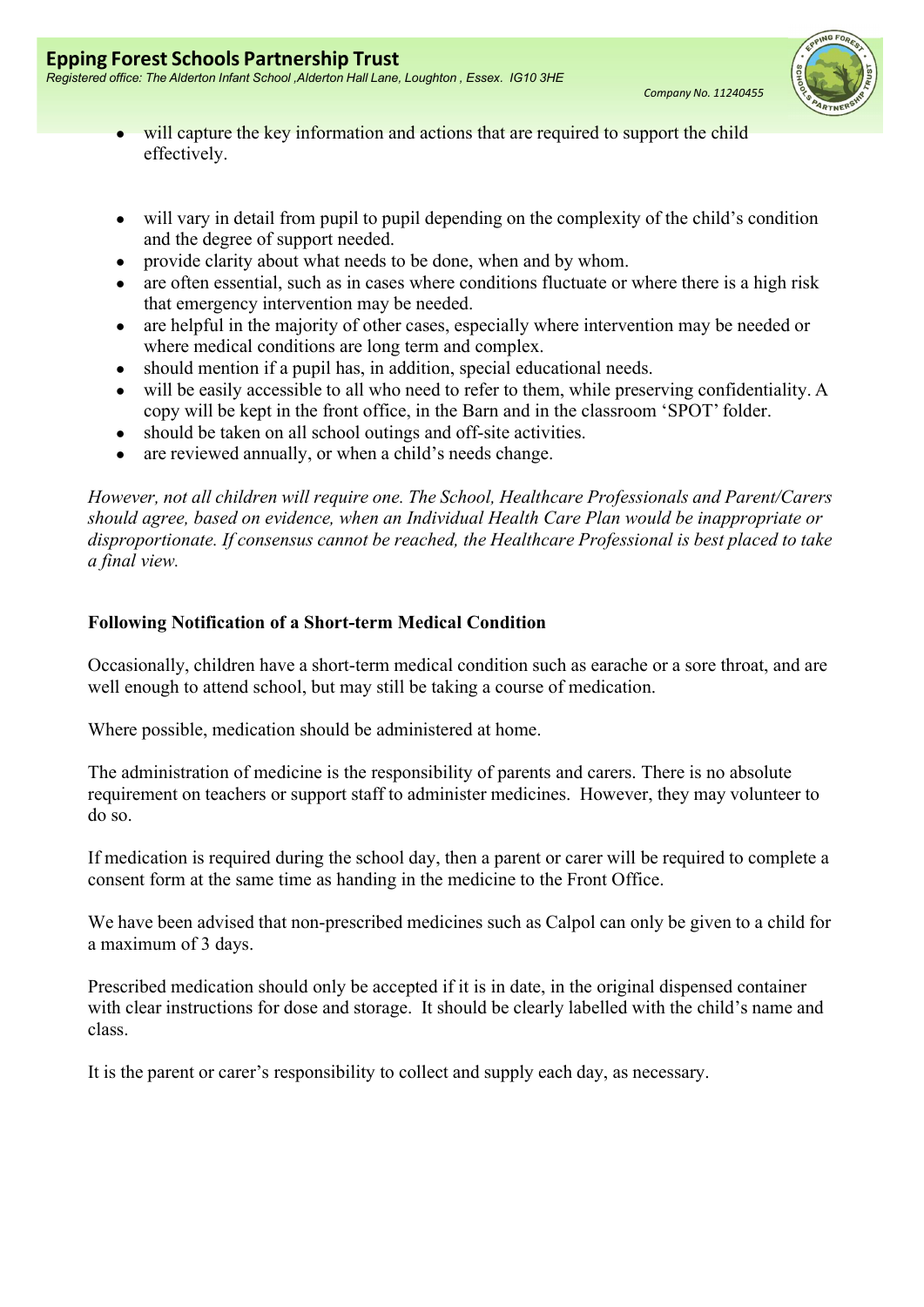

# Managing medicines in school

The School has a policy for the managing of medicines based on the following points:

- Medicines should only be administered at the school when it would be detrimental to a child's health or school attendance not to do so.
- No child under 16 should be given prescription or non-prescription medicines without their Parents/Carers written consent.
- Parents must sign a consent form (short or long term) and medicines must be labelled and given in at the front office.
- Inhalers are stored in the classroom and must not be locked away. They are always available to pupils, and should be taken out for PE/Games outside, and on all outings.
- Epipens are stored in the classroom. Each pupil's epipens are stored in a plastic tub and have their name and photograph on the front.
- Medicines such as antihistamines are stored in a locker in the front office, only accessible by adults.
- Should short-term medicines, such as an antibiotic, require refrigeration, it will be placed in the fridge in the Finance Manager's office.
- Inhalers can be self-administered by pupils, under the supervision of an adult.
- The supervising adult will sign the appropriate sheet when a medicine has been administered.

# What to do in an emergency:

# Request an ambulance - dial 999, ask for an ambulance and be ready with the information below.

# Speak clearly and slowly and be ready to repeat information if asked.

- 1. your telephone number
- 2. your name
- 3. your location as follows Epping Upland C.of E. Primary School
- 4. state what the postcode is  $-\text{CM16}$  60J
- 5. provide the exact location of the patient within the school setting
- 6. provide the name of the child and a brief description of their symptoms
- 7. inform Ambulance Control of the best entrance to use and state that the crew will be met and taken to the patient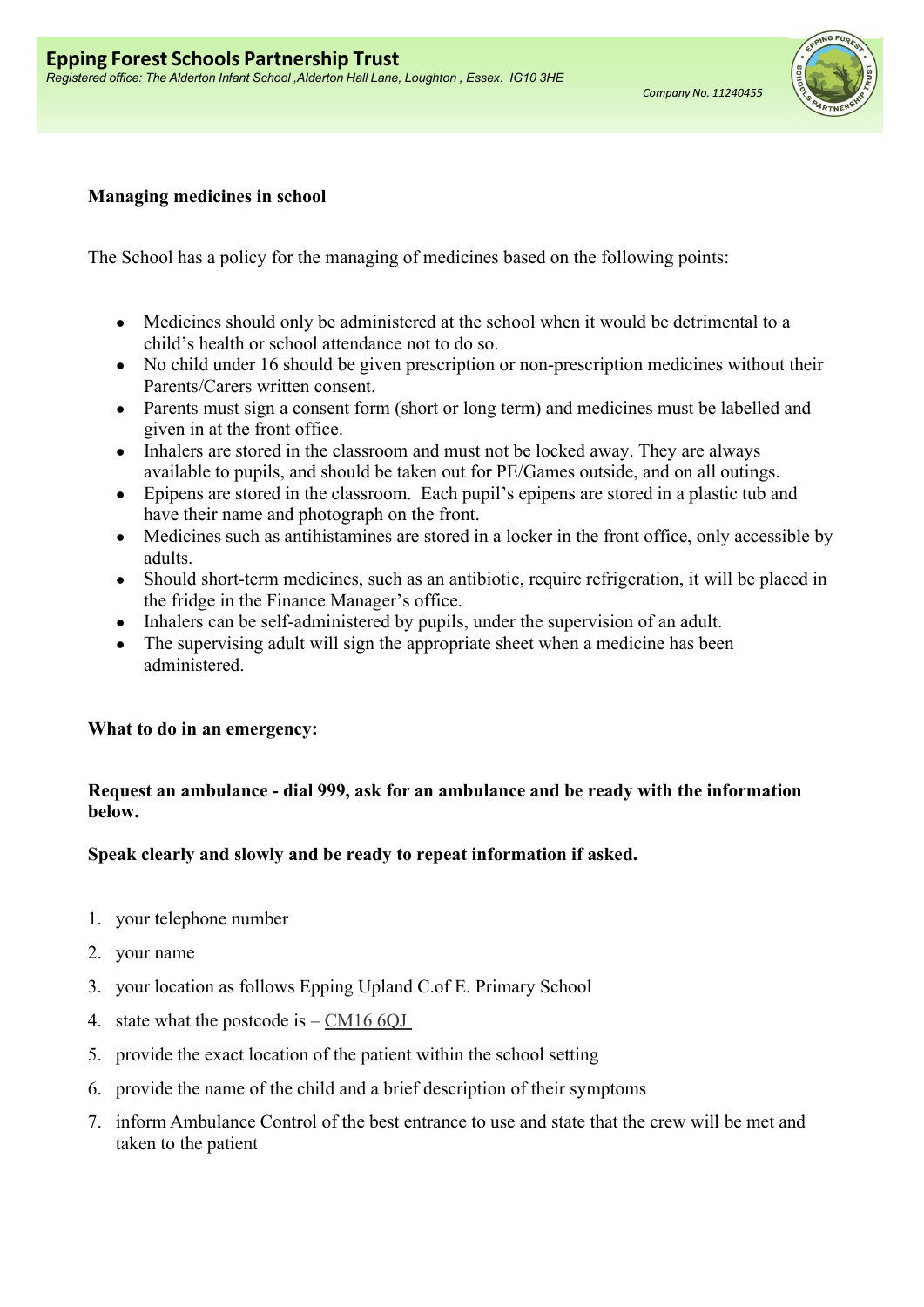

8. put a completed copy of this form by the phone

### Unacceptable Practice

Although School Staff should use their discretion and judge each case on its merits with reference to the child's IHP, it is not generally acceptable practice to:

- Assume that every child with the same condition requires the same treatment.
- Ignore the views of the child or their Parents/Carers; or ignore medical evidence or opinion (although this may be challenged).
- Send children with medical conditions home frequently or prevent them from staying for normal school activities, including lunch, unless this is specified in their IHPs.
- If the child becomes ill, send them to the school office unaccompanied or with someone unsuitable.
- Penalise children for their attendance record if their absences are related to their medical condition e.g. hospital appointments.
- Prevent children from drinking, eating or taking toilet or other breaks whenever they need to in order to manage their medical condition effectively.
- Require Parents/Carers, or otherwise make them feel obliged, to attend the school to administer medication or provide medical support to their child, including toileting issues.
- No Parent/Carer should have to give up working because the school is failing to support their child's medical needs.
- Prevent children from participating, or create unnecessary barriers to children participating in any aspect of school life, including school trips, e.g. by requiring Parents/Carers to accompany the child, unless this is in the best interest of the child, or for Health and Safety reasons.

### Complaints

Should Parents/Carers or Pupils be dissatisfied with the support provided, they should discuss their concerns directly with the Class Teacher, SENCo or Headteacher. If, for whatever reason, this does not resolve the issue, parents may make a formal complaint, details of which are outlined in the school's Complaints Procedure.

## Policy to be Reviewed 2023

### **Appendices**

- 1. Flowchart for Individual Health Care Plans
- 2. Parental Agreement to Administer Medicine
- 3. Parental Permission Long Term Medicine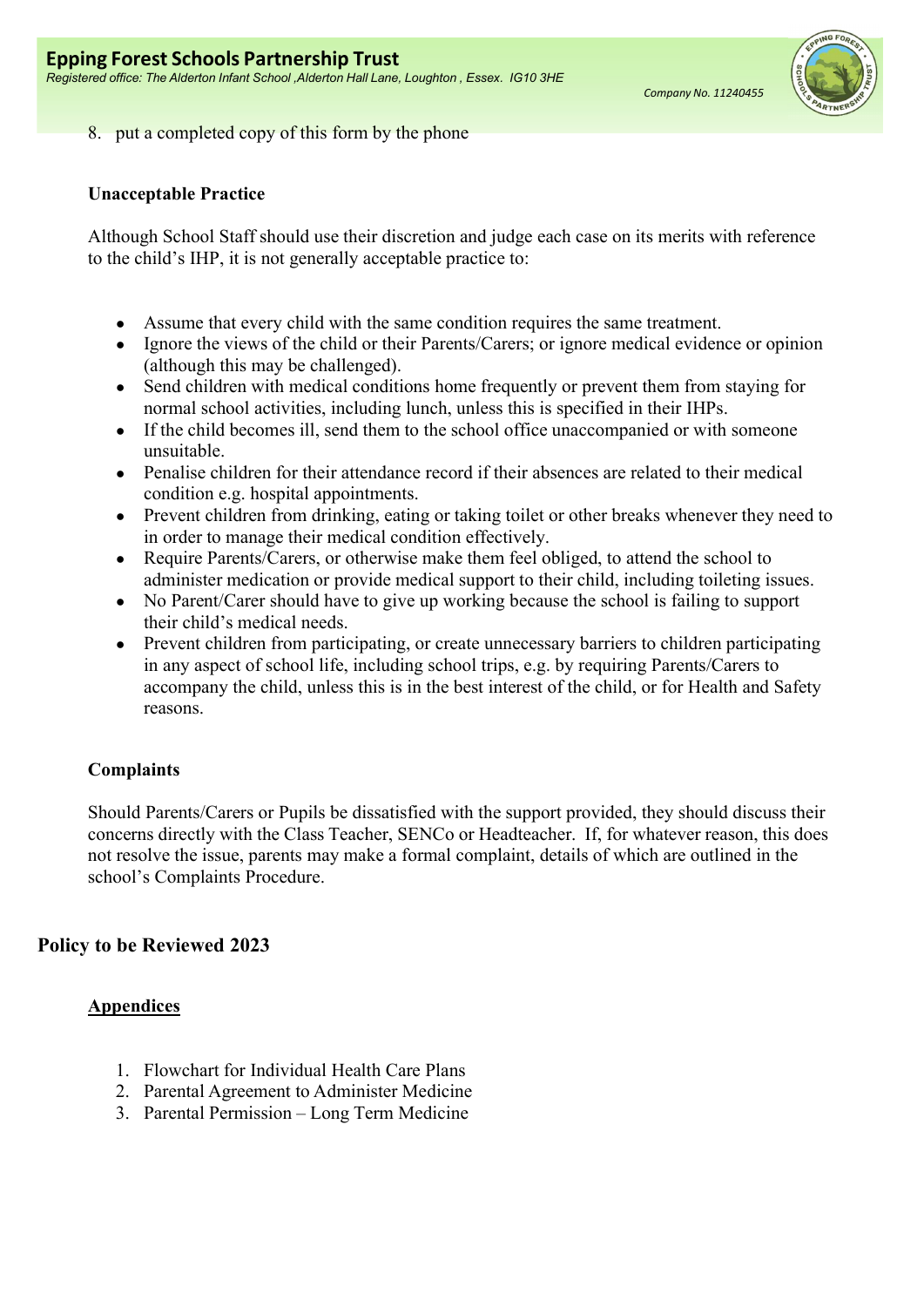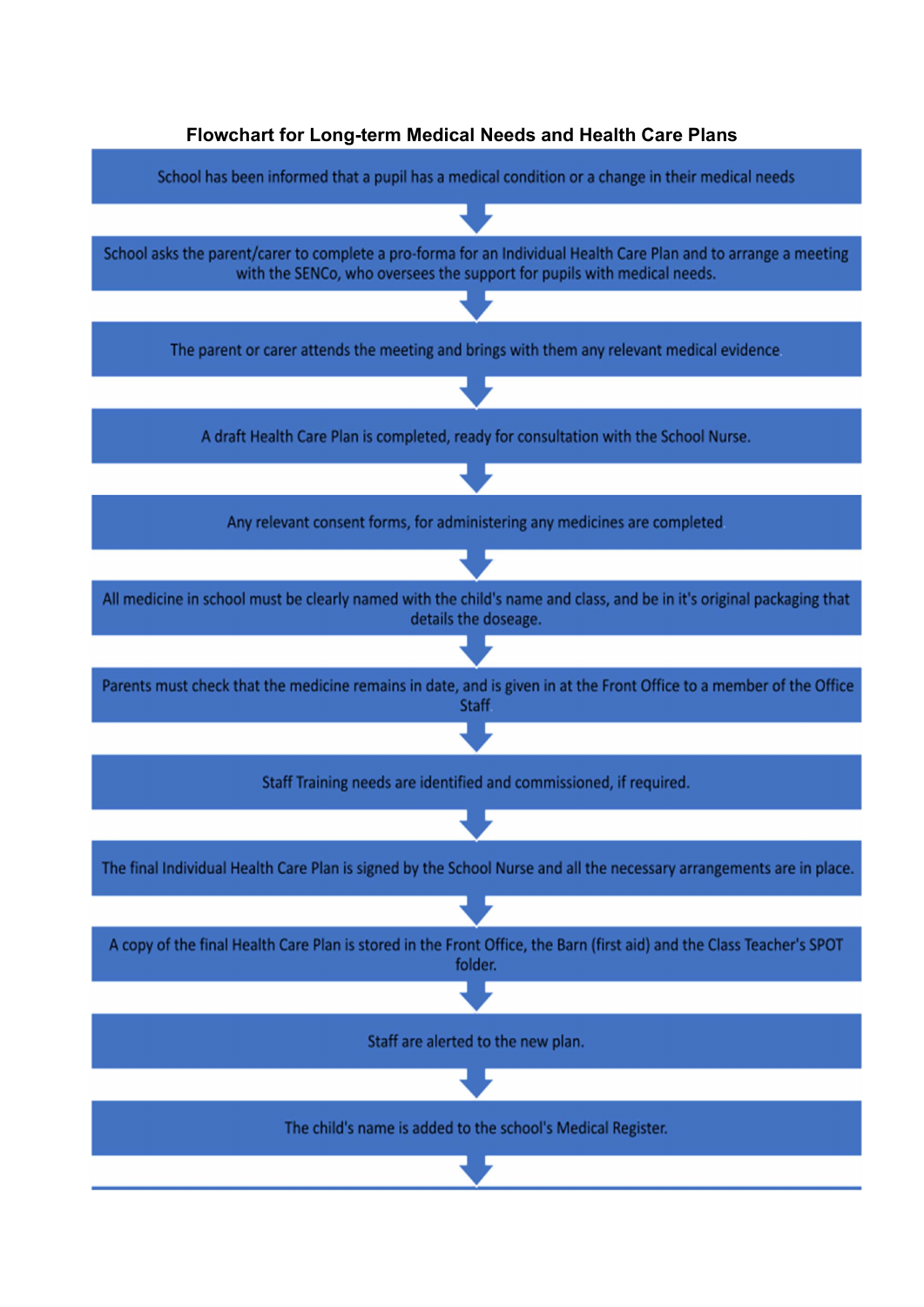

# Permission to administer Medicines Long/Short Term

| Date and initials when administered: |  |  |  |  |  |  |  |
|--------------------------------------|--|--|--|--|--|--|--|
|                                      |  |  |  |  |  |  |  |
|                                      |  |  |  |  |  |  |  |

|                                                                                                                        | <u> 1989 - Andrea Andrea Andrea Andrea Andrea Andrea Andrea Andrea Andrea Andrea Andrea Andrea Andrea Andrea Andr</u> |  |
|------------------------------------------------------------------------------------------------------------------------|-----------------------------------------------------------------------------------------------------------------------|--|
|                                                                                                                        |                                                                                                                       |  |
| <u> La componenta de la componenta de la componenta de la componenta de la componenta de la componenta de la compo</u> |                                                                                                                       |  |
|                                                                                                                        |                                                                                                                       |  |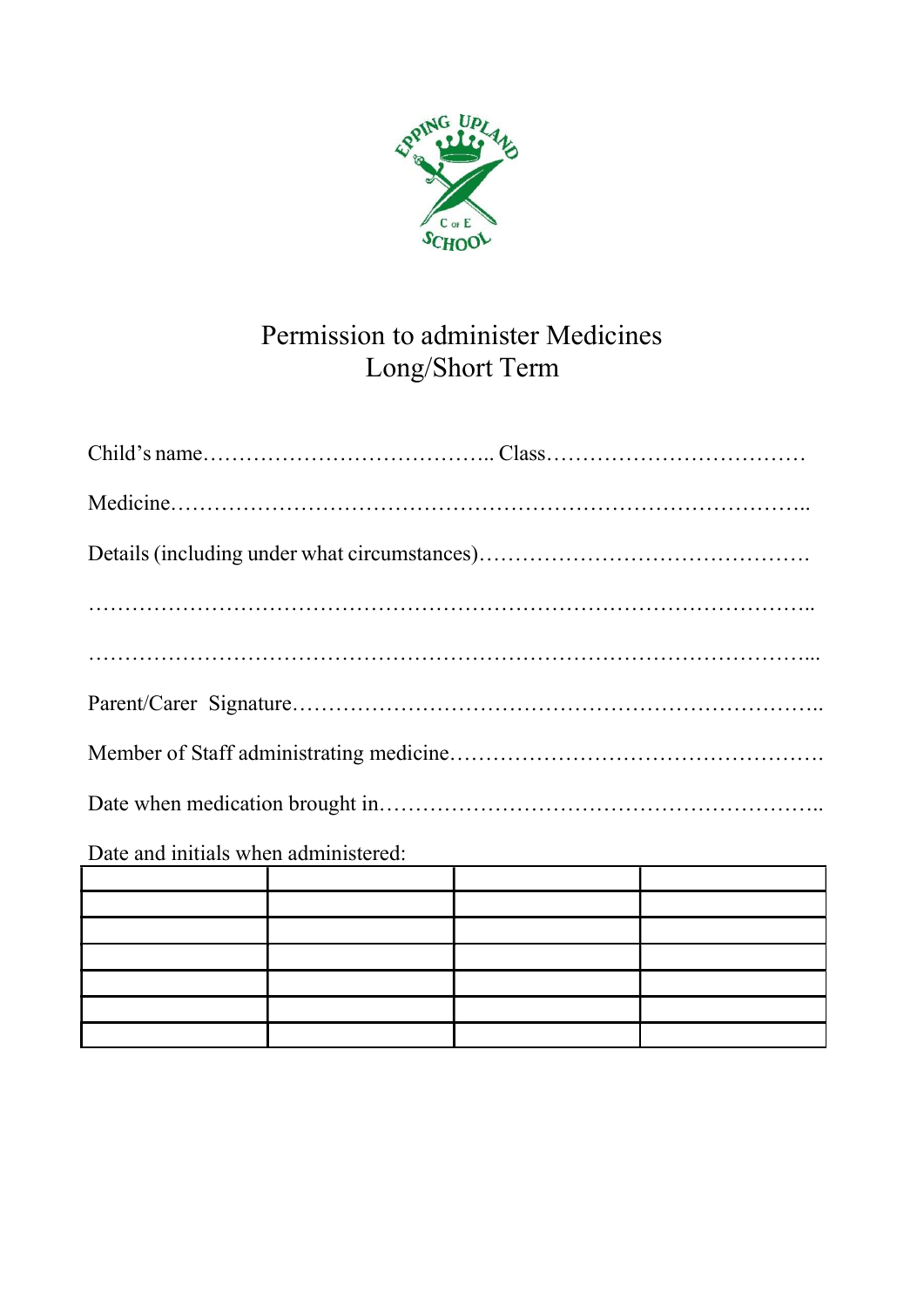

# Parental agreement to administer medicine/support child with medical condition

The school will not give your child medicine unless you complete and sign this form.

| Name of Child:                                                 |  |
|----------------------------------------------------------------|--|
|                                                                |  |
|                                                                |  |
|                                                                |  |
| <b>Class:</b>                                                  |  |
|                                                                |  |
|                                                                |  |
|                                                                |  |
|                                                                |  |
| Completed by (print name):                                     |  |
|                                                                |  |
|                                                                |  |
|                                                                |  |
| <b>Relationship to Child:</b>                                  |  |
|                                                                |  |
|                                                                |  |
|                                                                |  |
|                                                                |  |
| I understand that I must monitor and replace                   |  |
| medication prior to the expiry date. Note: it is the           |  |
|                                                                |  |
| responsibility of the Parent/Carer to ensure all medication is |  |
| available and fit for purpose. Failure to comply with this may |  |
| compromise your child's health.                                |  |
|                                                                |  |
|                                                                |  |
| Signed:                                                        |  |
|                                                                |  |
|                                                                |  |

The School and Parent/Carer must retain a copy.